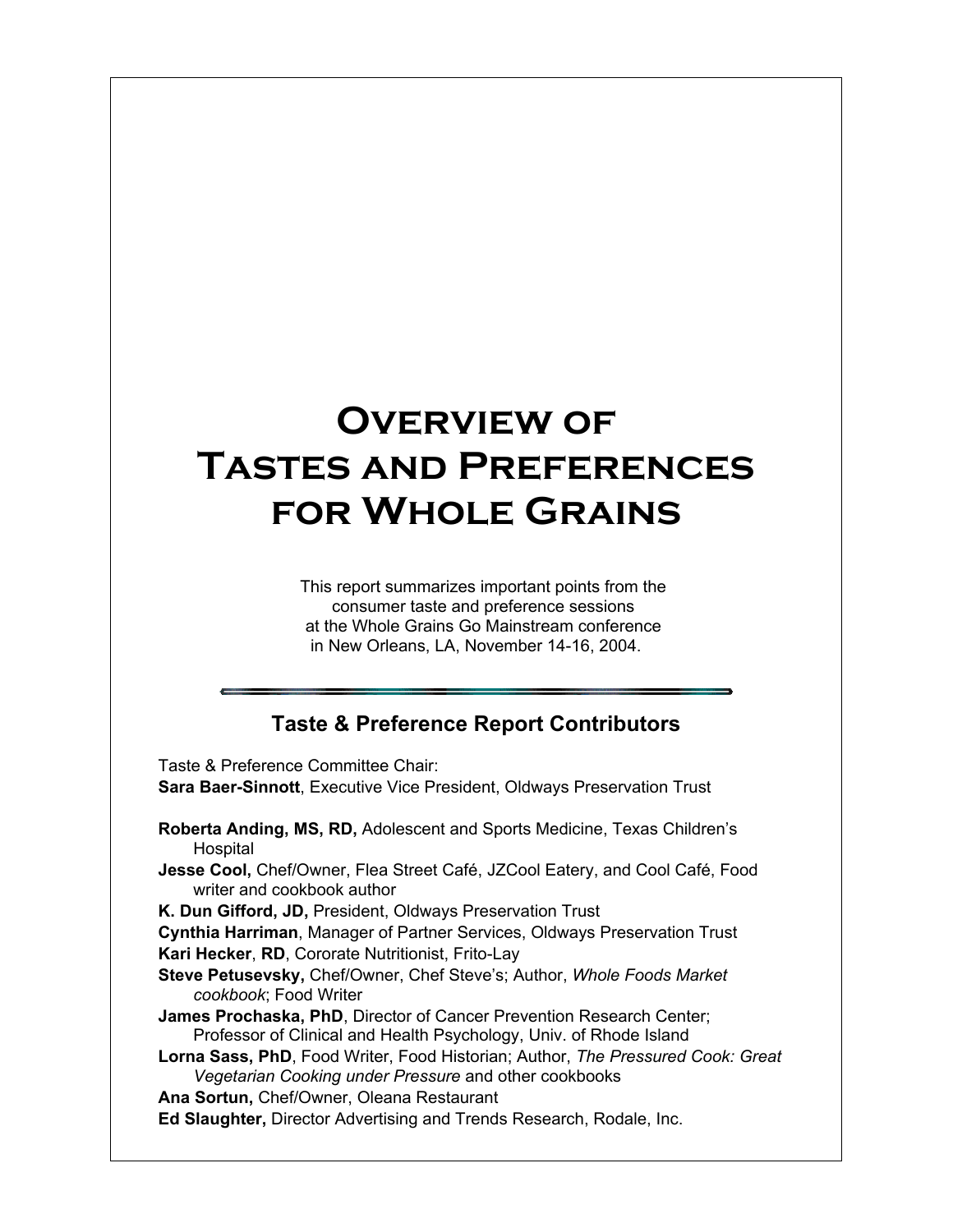## **Buying Whole Grains**



### **New Whole Grains Council "Stamp" Program Helps You Easily Buy and Eat Whole Grains**

The Whole Grains Council's new "Whole Grain Stamp" program makes finding whole grain foods much easier. It features three different "stamps" which, with a quick glance, identify foods containing whole grains. The Stamps depict three levels of whole grain content:

**GOOD Source**...............food contains a minimum of 8 grams of whole grains **EXCELLENT Source**.....food contains a minimum of 16 grams of whole grains **100% Whole Grain**........all grains in the food are whole grains AND the food contains a minimum of 16 grams of whole grains

Scientists agree that the health benefits of whole grains seem to "kick in" at three servings per day. They define a serving of whole grains as 16 grams of whole grain ingredients. Thus, the goal is to eat a minimum of 48 grams (16 grams x 3 servings) of whole grains each day.

The Whole Grain Stamps make this easy. You can be sure you're getting the whole grains you need if you eat

- 6 foods with the Good Source stamp, or
- 3 foods with the Excellent Source stamp or 100% stamp

The Whole Grain Stamp will be phased in during 2005, as manufacturers print new packaging. The Whole Grains Council will carry out an education campaign to familiarize consumers with the Stamp, as foods bearing it reach the shelves.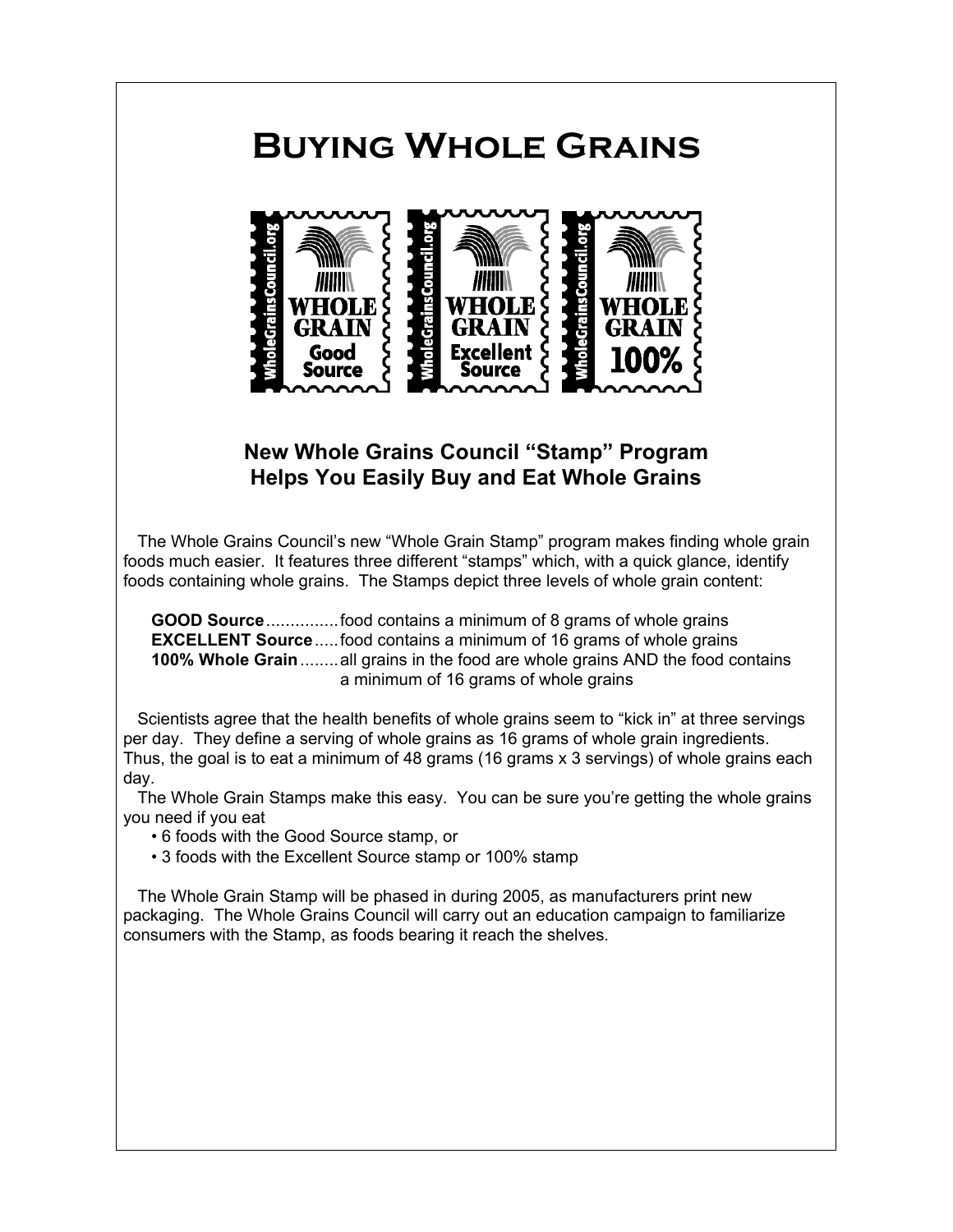## **Checking Ingredients**

On products without the Whole Grain Stamp, you can read the ingredients label to see if they're really made of whole grains. Some manufacturers add caramel coloring and use wording that makes a product seem whole grain when it isn't.

| Words you may see on packages              | What they mean                      |  |
|--------------------------------------------|-------------------------------------|--|
| • whole grain                              | Grain is as intact as possible, so  |  |
| • whole wheat                              | you're getting all the nutrients of |  |
| • whole [other grain]                      | the whole grain.                    |  |
| • stoneground whole [grain]                |                                     |  |
| • unbleached flour                         | These words are accurate            |  |
| • wheat flour                              | descriptions of the package         |  |
| • semolina                                 | contents, but because the word      |  |
| • durum wheat                              | "whole" is missing, you are         |  |
| • 100% pure durum semolina                 | missing the benefits of "whole      |  |
| • organic unbleached flour                 | grains."                            |  |
| • enriched flour                           |                                     |  |
| • multigrain**                             |                                     |  |
| • degerminated (on corn meal)              |                                     |  |
| • partially hydrogenated oil (such as soy, | These "trans fats" will be less     |  |
| corn, safflower, peanut, sunflower,        | common by January 2006, when        |  |
| canola, cottonseed and other oils)         | they must be included on product    |  |
|                                            | labels. Until then, avoid them      |  |
|                                            | when possible, as trans fats are    |  |
|                                            | harmful to health                   |  |

*\*\* Multigrain can describe several different refined grains, several whole grains, or a mix of both.*

**Nutrition Facts.** The Nutrient Facts label shows the details of the contents of a specified "serving," and a quick scan of it tells valuable information about the product. Depending upon the grains it's made from, a serving of whole grain cereal, bread, rolls, grain, crackers, etc. usually has about 3 to 4 grams of protein and 3 grams of fiber. These amounts make these foods good sources of these important ingredients of healthy eating patterns.

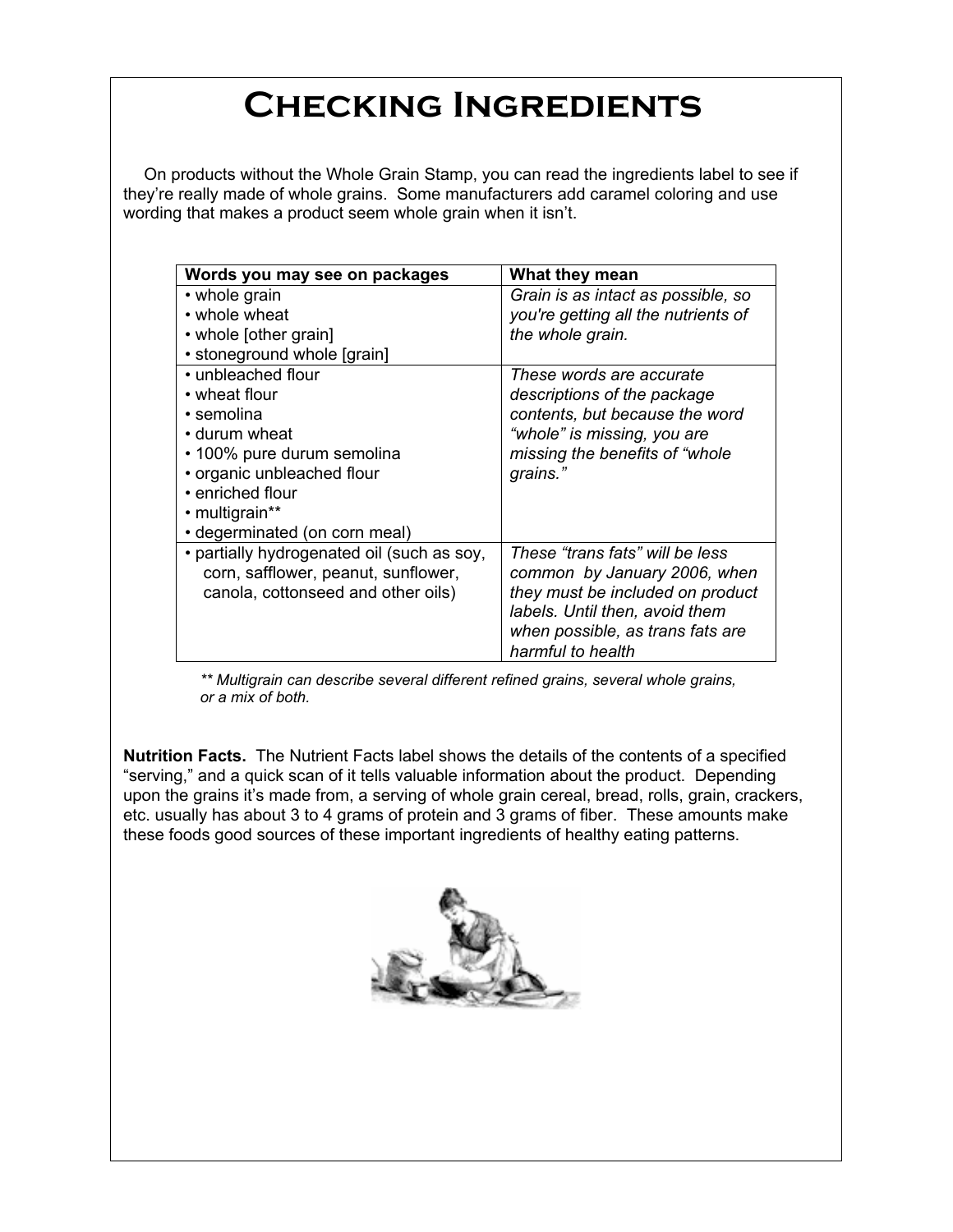## **Basics for Cooking Whole Grains**

Whole grains are available in many commercial food products, so you can add whole grains easily to every meal without cooking them from scratch yourself. If you'd like to enjoy delicious whole grains at home as a side dish, however, here are some guidelines for cooking them.

**Plain grains, general directions:** Cooking most grains is similar to cooking rice. You put the dry grain in a pan with water or broth, bring to a boil, then simmer until the liquid is absorbed. Don't be intimidated!

**Grain Pilaf, general directions:** Brown small bits of onion, mushroom, and garlic in a little oil in a large saucepan. Add grain and cook briefly, coating the grains in the oil. Then add broth in the amount specified below, and cook until all liquid is absorbed.

| <b>Whole Grain</b>       | For 1 cup<br>dry grain, use | Simmer time, after<br>bringing to boil | <b>Amount</b><br>after<br>cooking |
|--------------------------|-----------------------------|----------------------------------------|-----------------------------------|
| Amaranth                 | 2 cups liquid               | 20-25 min.                             | 3 1/2 cups                        |
| Barley, pearl            | 3 cups liquid               | 45 min.                                | 3 1/2 cups                        |
| <b>Buckwheat</b>         | 2 cups liquid               | 20 min.                                | 4 cups                            |
| <b>Bulgur</b>            | 2 cups liquid               | 10-12 min.                             | 3 cups                            |
| Cornmeal (polenta)       | 4 cups liquid               | 25-30 min.                             | 2 1/2 cups                        |
| Couscous, whole wheat    | 2 cups liquid               | 10 min. (heat off)                     | 3 cups                            |
| Grano                    | 6 cups liquid               | 30-35 min.                             | 3 cups                            |
| Kamut <sup>®</sup> grain | 4 cups liquid               | Soak overnight then<br>cook 45-60 min. | 3 cups                            |
| Millet (hulled)          | 2 1/2 cups liquid           | 25-35 min.                             | 4 cups                            |
| Oats, steel-cut          | 4 cups liquid               | 20 min.                                | 4 cups                            |
| Pasta, whole wheat       | 6 cups liquid               | 8-12 min. (varies by<br>size/shape)    | varies                            |
| Quinoa                   | 2 cups liquid               | 12-15 min.                             | 3+ cups                           |
| Rice, brown              | 2 1/2 cups liquid           | 25-45 min.<br>(varies by brand)        | 3-4 cups                          |
| Rye                      | 4 cups liquid               | Soak overnight then<br>cook 45-60 min. | 3 cups                            |
| Sorghum                  | 2-3 cups liquid             | 25-40 min.                             | 3 cups                            |
| Spelt berries            | 4 cups liquid               | Soak overnight then<br>cook 45-60 min. | 3 cups                            |
| Wheat berries            | 4 cups liquid               | Soak overnight then<br>cook 45-60 min. | 3 cups                            |
| Wild rice                | 3 cups liquid               | 45-55 min.                             | 3 1/2 cups                        |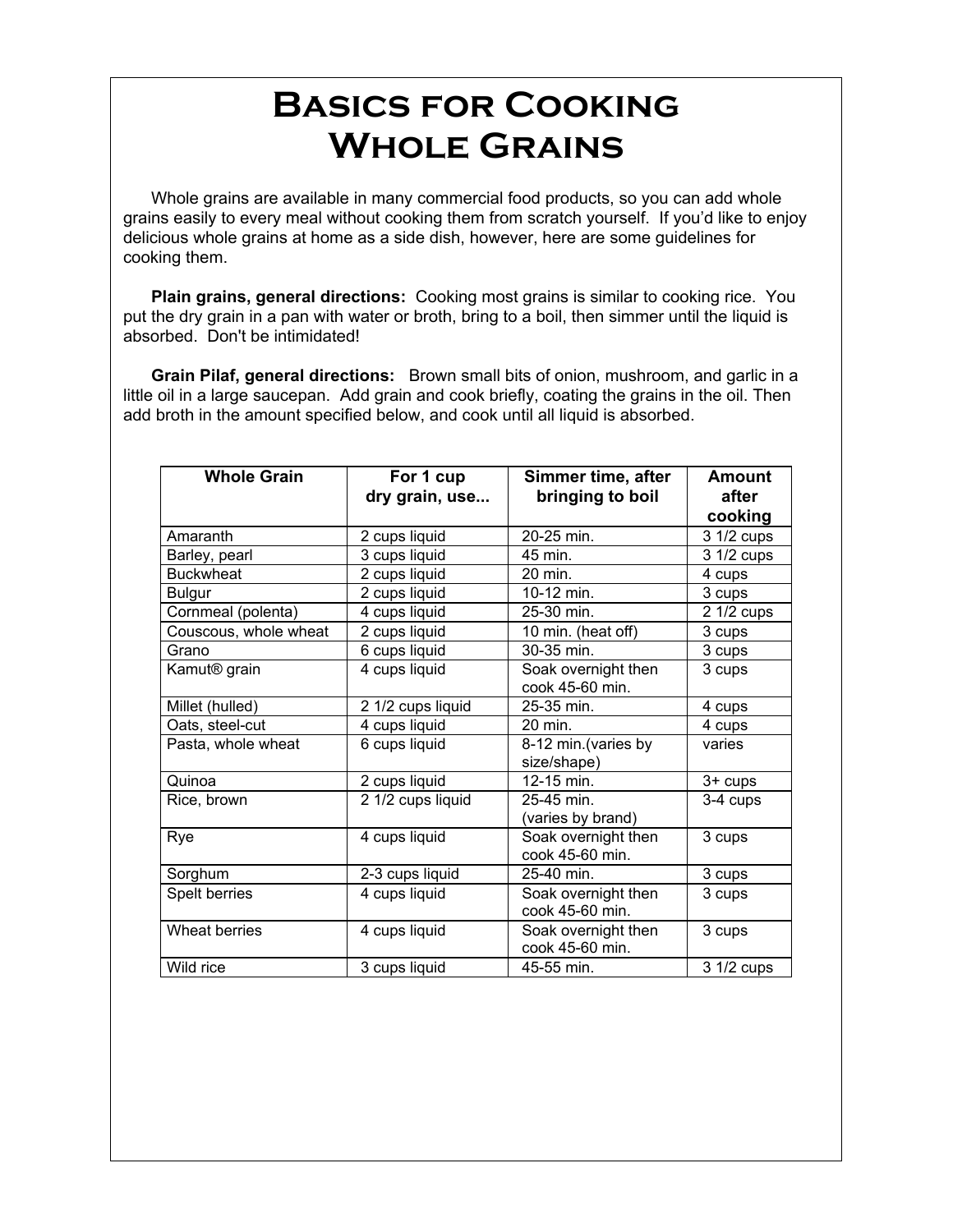## **Tips for Cooking Whole Grains**

- **Grano and Pasta**. Most grains are cooked in a specified amount of water or broth until all the liquid is absorbed. However, grano is usually cooked in excess amounts of water for a specified time, and then the excess water is drained – in the same manner that pasta is cooked.
- **Cooking Times** are approximate, and will vary according to grain variety and time since harvest (a measure of dryness). When you think they're tender and tasty, they're done.
- **Big Batches**. Make whole grains in big batches (especially those like pearl barley or brown rice that take 40-45 minutes to cook). They keep 3-4 days in your refrigerator and take just minutes to warm up in a little broth (microwave or stove top). Cook a big batch at the beginning of the week, then use it day by day.
- **Leftovers**. Leftover cold rice makes terrific fried rice. Chop some vegetables and sauté with olive oil or canola oil in a non-stick pan. Add some meat or fish (for example, leftover chicken, a few frozen shrimp, or even a scrambled egg). Add the rice, sprinkle with soy sauce, and stir gently until everything is cooked. Other leftover grains can be added to soups, or made into quick salads by adding chopped vegetables (cooked or raw) and a little dressing.

- **Not Much Time To Cook?** Whole wheat couscous and bulgur are as quick as white rice.
- **Let It Sit**. Bulgur can be cooked "actively" by simmering for about 10-12 minutes. You can also cook it like couscous: bring bulgur and liquid to a boil, then turn off the stove and let it sit about 25 minutes – or longer – while you cook everything else. This is a very handy technique when you're cooking other dishes and want everything done and ready at the same time.
- **Broth**. Except at breakfast, consider cooking all grains in broth for added flavor. A bouillon paste called "Better Than Bouillon" is sold in the soup section of most supermarkets. If you use a half teaspoon of this paste for each cup of water, your grains will gain in flavor without too much added sodium. Better Than Bouillon comes in several broth flavors, including chicken, vegetable, beef, fish, and mushroom.
- **Sticky Bottoms.** If whole grains are sticking to the bottom of the pan, turn off the heat, add a very small amount of liquid, cover with a lid, and let the pan sit a few minutes. The grain will loosen, making serving and cleanup easier.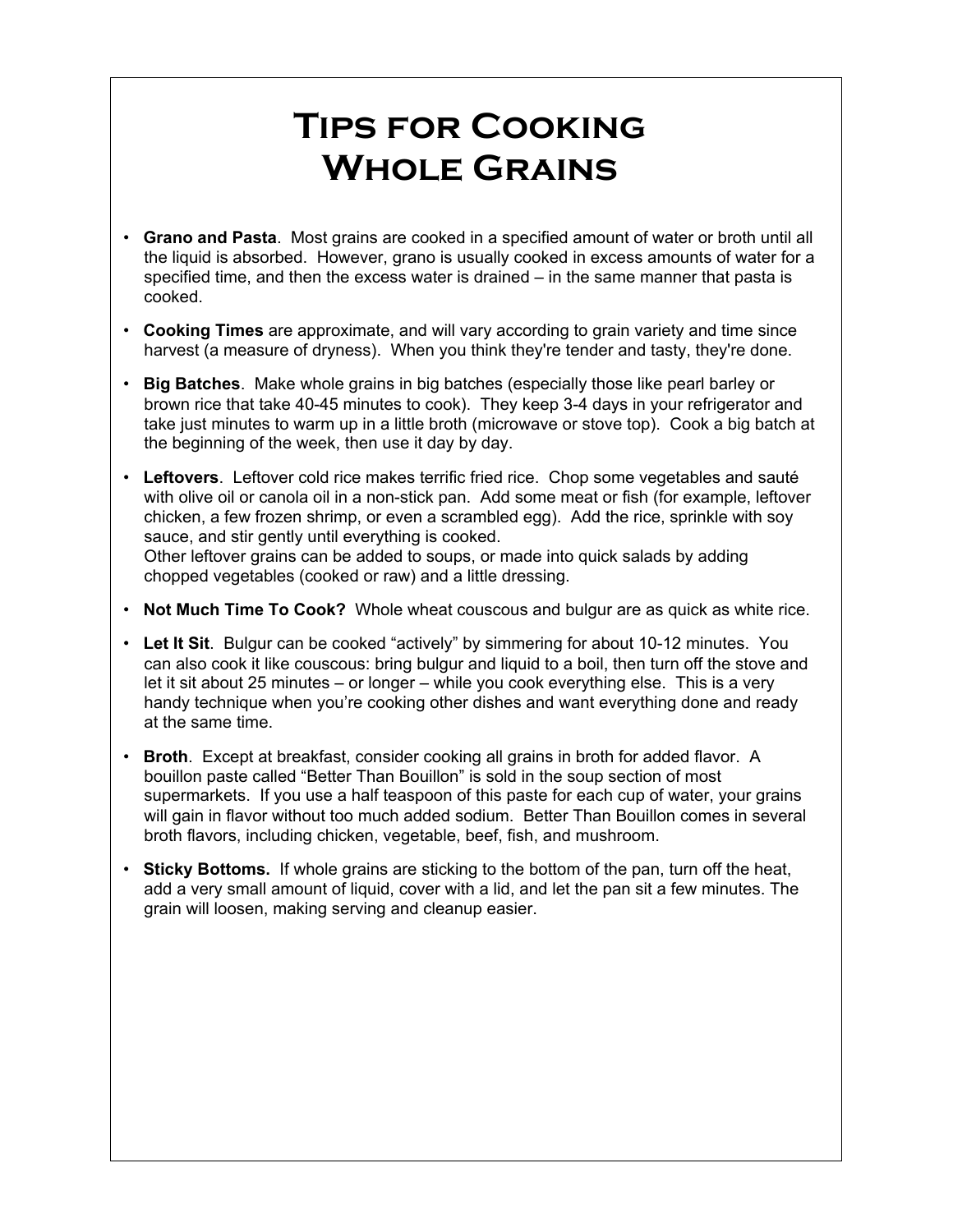## **Start the Whole Grains Journey With Baby Steps**

Eating more wisely isn't an all-or-nothing proposition. Remember your goal is to make *half* your grains whole grains – not to go cold turkey on refined grains. Because it will probably take a month or two to reach this goal, it's comforting and supporting to remind yourself that any increase in whole grains benefits you and your family's health. Almost everyone finds that once they take the first baby steps and get friendly with buying and cooking whole grains, it's easy to keep moving towards the goal.

Here is a checklist of suggestions for adding more whole grains to every meal:

- I'll buy three different loaves of whole-grain bread, and taste all of them all as toast and sandwiches, to find my favorite.
- I'll buy some whole-wheat pasta and try it with my favorite sauce.
- I'll serve bulgur instead of french fries with dinner one night this month.
- I'll try a whole grains breakfast cereal with at least 3 grams of fiber per serving.
- I'll visit the Health Food Store (or Health Food section of my market) and look over all the different whole grains in bins.
	- On the weekend, I'll try cooking a pot of steel-cut oatmeal for breakfast.
- I'll make pizza for the kids and use whole wheat pita for the crust.
- I'll experiment with our favorite cookie recipes, trying whole wheat flour next time, or maybe half whole wheat and half white wheat flour.
- I'll switch to whole grain crackers like Triscuits.
- I'll mix the kids' favorite refined cereal half and half with a healthier choice similar in size and shape. (Cinnamon Toast Crunch with Wheat Chex; Fruit Loops with Cheerios; etc.)
- I'll serve our hamburgers with whole wheat buns this week.

## **Eating Whole Grains**

Most whole grains are chewier than refined grains, and they have a nuttier flavor. You and your family may find this unfamiliar at first. Most people find that after a month or two, family members welcome the tastes and textures of whole grains and find they add variety to grain options.

Changing a lifetime of tastes and habits takes time, so take it step by step, and pat yourself and your family on the back for every step you take towards the goal of whole grains at every meal.

It's really all about finding a comfortable balance between whole grains and refined grains, in the context of finding balances with so much of the rest of a healthy life – time for exercise, homework, TV, email, friends, and of course, work.